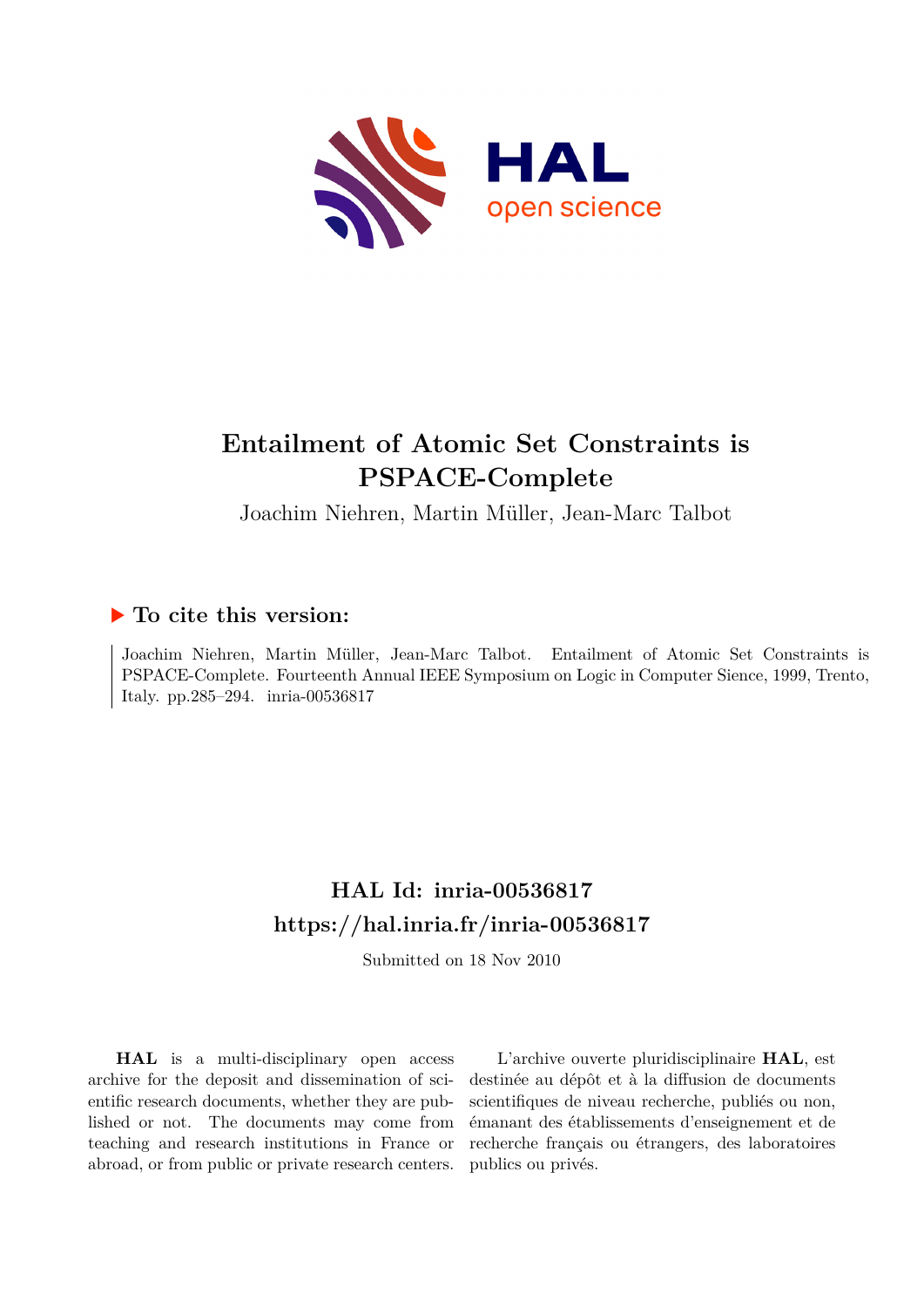# **Entailment of Atomic Set Constraints is PSPACE-Complete**

Joachim Niehren and Martin Müller Jean-Marc Talbot Saarbrücken, Germany Saarbrücken, Germany

#### **Abstract**

*The complexity of set constraints has been extensively studied over the last years and was often found quite high. At the lower end of expressiveness, there are atomic set constraints which are conjunctions of inclusions*  $t_1 \subseteq t_2$  *between first-order terms without set operators. It is well-known that satisfiability of atomic set constraints can be tested in cubic time. Also, entailment of atomic set constraints has been claimed decidable in polynomial time. We refute this claim. We show that entailment between atomic set constraints can express validity of quantified boolean formulas and is thus PSPACE hard. For infinite signatures, we also present a PSPACE-algorithm for solving atomic set constraints with negation. This proves that entailment of atomic set constraints is PSPACE-complete for infinite signatures. In case of finite signatures, this problem is even DEXPTIME-hard.*

# **1 Introduction**

Set constraints are logical formulas describing relations between sets of trees [2, 5, 6, 13, 16]. Set constraints have received much attention in constraint-based type inference and program analysis for different programming languages [3, 12, 15, 17, 21, 28]. Other applications of set constraints include order-sorted unification [29] and constraint logic programming [20].

**Expressiveness and Complexity**. Expressiveness and complexity have been widely studied for various classes of set constraint [1, 2, 7, 9, 11, 14, 27]. The complexity of their satisfiability problem was often found to be very high (*e.g.*, NEXPTIME-complete [1, 27] and DEXPTIME-complete [9, 11]). At the lower end of the expressiveness scale, there are atomic set constraints [16] which are conjunctions of inclusions  $t_1 \subseteq t_2$  between first-order terms  $t_1, t_2$  without set operators, i.e.

Universität des Saarlandes Max-Planck Institut Informatik

terms built from variables  $x$  and function symbols  $f$ of a given signature  $\Sigma$ . Atomic set constraints are interpreted in the structure of sets of finite trees over  $\Sigma$ (often called ground terms). It is well-known that the satisfiability of an atomic set constraint can be tested in cubic time (see the complete version of [22] for instance).

**Entailment**. Beyond satisfiability, entailment (the validity of implications  $\varphi \models \varphi'$  has raised much interest for various classes of constraints [4, 18, 26]. Entailment is useful for constraint simplification [24], closely related to the treatment of negation (see below), and fundamental for models of concurrent constraint programming [25].

Entailment of atomic set constraints is subsumed by satisfiability of atomic set constraints with negation which is known decidable in NEXPTIME [6, 14]. The precise complexity of entailment of set constraints was first investigated by Charatonik and Podelski. They showed in [9] that entailment of set constraints with intersection (which subsume atomic set constraints) is DEXPTIME-complete for an infinite signature. Beside this, they noted in the same paper with reference to [8] that entailment of atomic set constraints is decidable in polynomial time – again for an infinite signature. We refute this claim and determine the correct complexity.

The reductions in this paper that prove lower complexity bounds are inspired by work of Rehof and Henglein's on entailment of subtype constraints [18]. Following their idea, one can indeed express satisfiability of Boolean formulas in conjunctive normal form by entailment of atomic set constraints (for any non-trivial signature). Since this problem is coNP-complete, entailment of atomic set constraints is coNP-hard – in contrast to the claim of Charatonik and Podelski.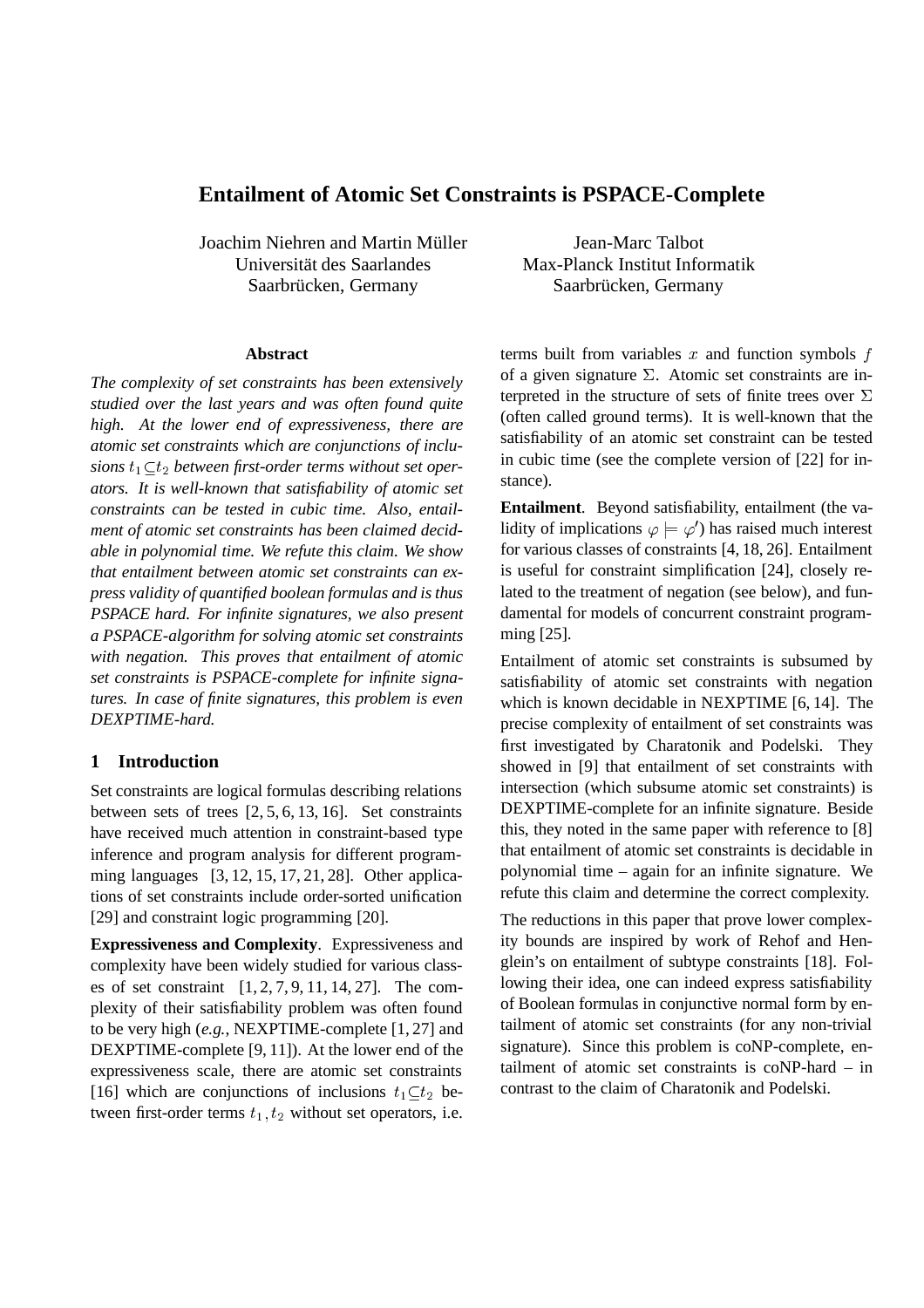For a finite signature  $\Sigma$ , the situation is even worse: Entailment of atomic set constraints is DEXPTIME-hard since it can express universality of tree automata which is DEXPTIME-complete. The reduction is very simple. Its idea is to consider the set of transition rules of a tree automaton as an atomic set constraint. For instance, the transitions of the automaton  $A$  below corresponds to the atomic set constraint  $\varphi_A$ :

$$
\mathcal{A}: f(x, z) \to x, f(z, x) \to x, f(z, x) \to z
$$
  

$$
\varphi_A: f(x, z) \subseteq x \land f(z, x) \subseteq x \land f(z, x) \subseteq z
$$

If x is the only final state of  $A$  then  $A$  is universal if $f \varphi_A \wedge \mathcal{T}_\Sigma \subseteq y \models y \subseteq x$  holds in the structure of sets of finite trees over  $\Sigma$ . The formula  $\mathcal{T}_{\Sigma} \subseteq y$  can be expressed by  $\bigwedge_{f \in \Sigma} f(y, \ldots, y) \subseteq y$  which is an atomic set constraint but only if  $\Sigma$  is finite.

For an infinite signature, we have argued so far that the complexity of entailment of atomic set constraints is between coNP and DEXPTIME. We show in this paper that this problem is indeed PSPACE-complete. We prove PSPACE-hardness by expressing validity of quantified Boolean formula which is PSPACE complete. The idea is to extend the coNP-hardness proof (which follows [18]) by encoding quantifier prefixes in addition. Note that the PSPACE hardness result of [19] does not carry over to atomic set constraints.

**Independence and Negation**. Entailment can be used for treating negation since  $\psi \models \bigvee_{i=1}^n \psi_i$  holds if and only if  $\psi \wedge \bigwedge_{i=1}^n \neg \psi_i$  is unsatisfiable. A constraint language has the independence property [10] if the unsatisfiability of  $\psi \wedge \bigwedge_{i=1}^n \neg \psi_i$  is equivalent to that  $\psi \models \psi_i$ holds for some  $1 \leq j \leq n$ . Thus, under the assumption of independence, deciding entailment is equivalent to solving conjunctions of positive and negative constraints.

The independence property does not hold for atomic set constraints since a variable may denote the empty set  $\emptyset$ . For instance, let  $\psi$  be the atomic set constraint  $x \subseteq a \land a$  $y\mathcal{I}a$  which requires that x and y denote the empty set  $\emptyset$ or the singleton  $\{a\}$ . Hence,  $\psi = x \subseteq y \lor y \subseteq x$  is valid but neither  $\psi \models x \subseteq y$  nor  $\psi \models y \subseteq x$  hold.

As observed by Charatonik and Podelski  $[8, 9]$ <sup>1</sup>, the independence property does hold for Ines constraint [22] – in case of an infinite signature. Ines constraints have the same syntax as atomic set constraints but are interpreted over *non-empty sets* of trees (rather than arbitrary sets).

In this paper, we prove that the following 4 problems are PSPACE-complete for an infinite signature:

- 1. Entailment of Ines constraints.
- 2. Satisfiability of Ines constraints with negation.
- 3. Satisfiability of atomic set constraints with negation.
- 4. Entailment of atomic set constraints.

Problems (1) and (2) are equivalent since Ines constraints have the independence property. Problem (3) can be reduced to problem (2) in NP (and thus in PSPACE) since we can guess for all variable  $x$  whether  $x \subseteq \emptyset$  or  $x \not\subseteq \emptyset$ . Obviously, problem (4) can be reduced to (3). All together, we see that problem (4) is easier than (1) modulo PSPACE reductions.

The easiest problem (4) is PSPACE hard as we argued above. In order to show PSPACE completeness for all problems it remains to show that the hardest problem (1) can be solved in PSPACE.

**Deciding Entailment**. In this paper, we present an PSPACE algorithm that decides entailment of Ines constraint for an infinite signature. Given a judgment  $\psi = x \subseteq y$ , this algorithm checks the existence of a term that is both an upper bound of x in  $\psi$  and a lower bound of y in  $\psi$ . We illustrate reasoning with lower and upper bounds for proving the validity of the following judgment:

$$
\psi_1 \wedge \psi_2 \wedge \psi_3 \models x \subseteq y
$$

in the structure of non-empty sets of trees, where:

$$
\psi_1 = x \subseteq f(x_1, x_1) \land x_1 \subseteq f(a, z) \land x_1 \subseteq z
$$
  
\n
$$
\psi_2 = x \subseteq f(z, f(z, a))
$$
  
\n
$$
\psi_3 = f(y_1, z) \subseteq y \land f(z, y_1) \subseteq y \land f(a, a) \subseteq y_1
$$

First note that  $\psi_1 \models x \subseteq f (z, f (a, z))$  holds, i.e. the term  $f(z, f(a, z))$  is an upper bound of x in  $\psi_1$ . The reader may notice that there are many more upper bounds for x in  $\psi_1$ , for instance  $f(x_1, z)$ ,  $f(z, x_1)$ ,

 $1$ <sup>1</sup>The independence property for Ines constraints (even with intersections) is proved in [9]. The earlier proof given in [8] is based

on an incomplete algorithm for entailment and thus wrong. A counter example can be found in the paper.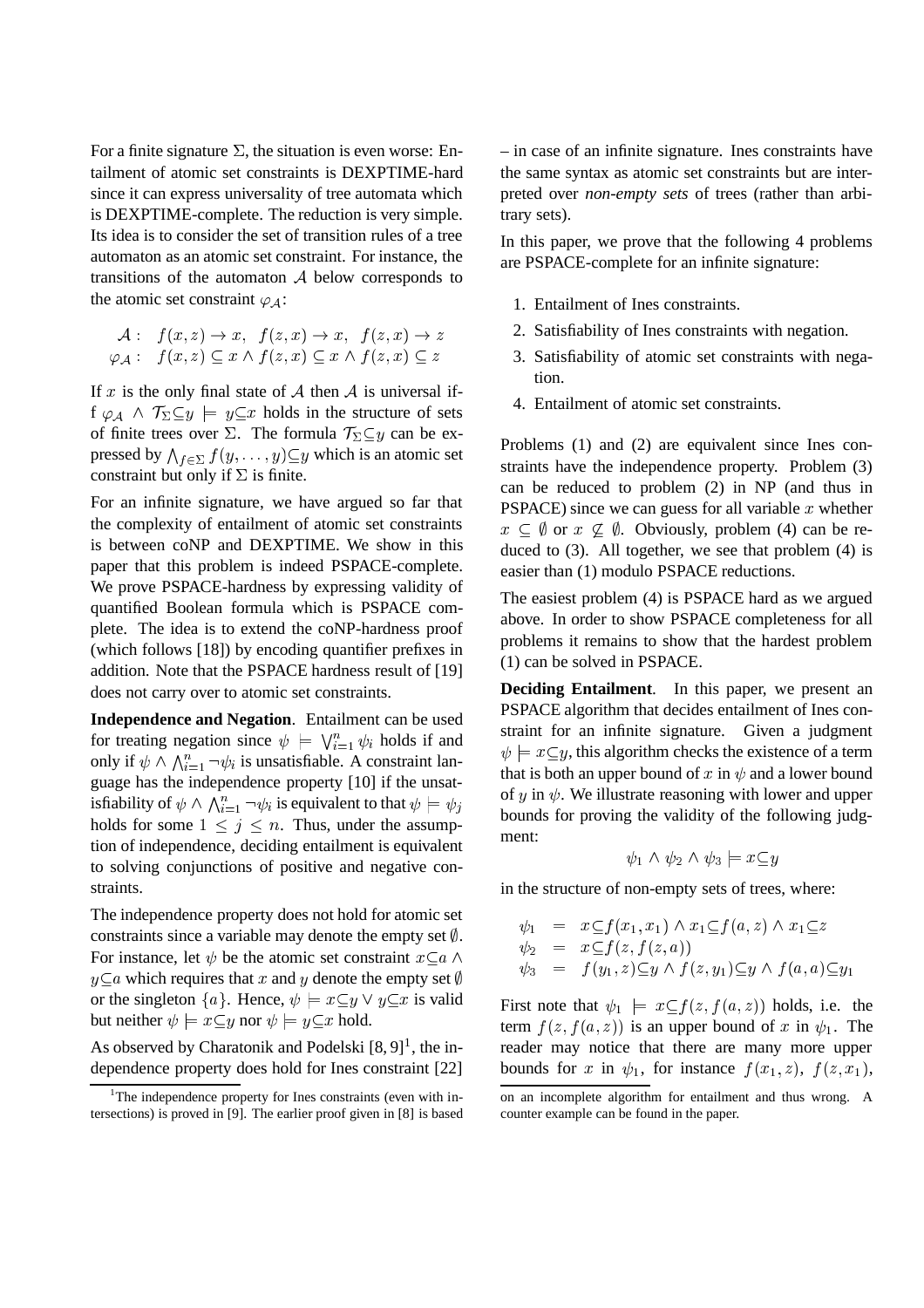$f(z, z)$ ,  $f(f(a, z), x_1)$ ,  $f(f(a, z), z)$ . The number of upper bounds may grow exponentially in the size of the constraint. In particular, multiple upper bounds can be combined by "deep shuffle"; as for instance:

$$
\begin{array}{rcl}\nx \subseteq f(z,f(a,z)) \\
\wedge & x \subseteq f(z,f(z,a))\n\end{array} \models x \subseteq f(z,f(a,a))
$$

This shows that  $f(z, f(a, a))$  is an upper bound of x in  $\psi_1 \wedge \psi_2$ . Furthermore,  $\psi_3 \models f (z, f (a, a)) \subseteq y$  holds, i.e.  $f(z, f(a, a))$  is a lower bound of y in  $\psi_3$ . Thus, with respect to  $\psi_1 \wedge \psi_2 \wedge \psi_3$  there exists a term that is both an upper bound of  $x$  and a lower bound of  $y$ ; this proves the validity of  $\psi_1 \wedge \psi_2 \wedge \psi_3 = x \subseteq y$ . Our example illustrates an incompleteness of the algorithm from [8] which does not take "deep shuffle" into account.

**Plan of the Paper**. In Sections 2 and 3 we start with preliminaries and recall results on Ines constraint. In Section 4 we prove the PSPACE hardness for entailment of atomic set constraints. In Sections 5 and 6 we present a PSPACE algorithm for entailment of Ines constraints. Section 7 discusses the independence property of Ines constraints. For lack of space, many proofs are omitted. They can be found in [23].

#### **2 Preliminaries**

We assume a set  $V$  of *variables* ranged over by  $x, y, z$ and a signature  $\Sigma$  that defines an infinite set of *function symbols*  $f, g$  and their respective arity  $n \geq 0$ . *Constants*, *i.e.*, function symbols of arity <sup>0</sup>, are denoted with a, b. We assume that  $\Sigma$  contains at least one constant and one function symbol of arity  $> 2$ .

A *first-order term*  $t$  is a variable  $x$  or an expression  $f(t_1, \ldots, t_n)$  where *n* is the arity of *f*. A *ground term* (a *finite tree*)  $\tau$  is a first-order term without variables. The set of all finite trees over  $\Sigma$  is denoted by  $\mathcal{T}_{\Sigma}$ . Given a set S, the powerset of S is denoted by  $P(S)$  and the set of all non-empty subsets of S by  $\mathcal{P}^+(S)$ . We freely consider the sets  $\mathcal{P}(\mathcal{T}_{\Sigma})$  and  $\mathcal{P}^{+}(\mathcal{T}_{\Sigma})$  as model theoretic structures where a function symbol f of  $\Sigma$ is interpreted as an element-wise tree constructor, *i.e.*, for some sets of finite trees  $\sigma_1, \ldots, \sigma_n, f(\sigma_1, \ldots, \sigma_n)$  $=\{f(\tau_1,\ldots,\tau_n) \mid \tau_i \in \sigma_i \text{ for all } 1 \leq i \leq n\}$ , and the relation symbol  $\subset$  as the subset relation.

A *path*  $\pi$  is a word of natural numbers. The *empty path* 

is denoted by  $\varepsilon$  and the free-monoid concatenation of paths  $\pi$  and  $\pi'$  as  $\pi \pi'$ . We have  $\varepsilon \pi = \pi \varepsilon = \pi$ . A path  $\pi'$  is called a *prefix of*  $\pi$  if  $\pi = \pi' \pi''$  for some path  $\pi''$ . A *tree domain* is a non-empty prefix closed set of paths. We define the arity of a variable to be <sup>0</sup>. A firstorder term t can be characterized by a pair  $(D_t, L_t)$ consisting of a tree domain  $D_t$  and a (total) labeling function  $L_t : D_t \to \Sigma \cup \mathcal{V}$  such that for all  $\pi \in D_t$  it holds that  $\pi i \in D_t$  iff  $1 \leq i \leq n$ , where n is the arity of  $L_t(\pi)$ .

**Logical Notation**. We consider several first-order languages L over our signature  $\Sigma$  of function symbols extended with some relation symbols. For a formula  $\Phi \in L$ , we denote the set of *free variables* in  $\Phi$  with  $V(\Phi)$  and the set of function symbols in  $\Phi$  with  $\Sigma(\Phi)$ . Given a model theoretic structure  $A$  over the signature  $\Sigma$  of L, a *solution* of  $\Phi \in L$  over A is a variable assignment  $\alpha : \mathcal{V} \to \mathcal{A}$  which renders  $\alpha(\Phi)$  true. A formula  $\Phi \in L$  is *satisfiable* over A if there exists a solution of  $\Phi$  over  $\mathcal{A}$ ; it is *valid* over  $\mathcal{A}$  if all variable assignments  $\alpha : V \rightarrow A$  are solutions of  $\Phi$ . We say that  $\Phi$  entails  $\Phi'$  if the implication  $\Phi \to \Phi'$  is valid over A, and write  $\Phi \models_A \Phi'$  in this case, or simply  $\Phi \models \Phi'$  if the structure of interest is fixed by the context. The *satisfiability problem of* L *relative to some structure* <sup>A</sup> is the problem whether a formula  $\Phi \in L$  is satisfiable over A. The *entailment problem of* L *relative to* <sup>A</sup> is the problem whether an entailment judgement  $\Phi \models_{\mathcal{A}} \Phi'$  holds for two given formulas  $\Phi, \Phi' \in L$ . The *satisfiability problem of* L *with negation* relative to <sup>A</sup> is whether a conjunction  $\bigwedge_{i=1}^n \Phi_i \wedge \bigwedge_{j=1}^m \neg \Phi_j'$  of positive and negative formula in  $L$  is satisfiable over  $A$ . It is well known that the entailment problem of  $L$  over  $A$  is less general than its satisfiability problem with negation, since  $\Phi \models_{\mathcal{A}} \Phi'$  if and only if  $\Phi \wedge \neg \Phi'$  is unsatisfiable over  $\mathcal{A}$ .

#### **3 Ines and Atomic Set Constraints**

An *inclusion constraint*  $\psi$  is a conjunction of inclusions between first-order terms:

$$
\psi \quad ::= \quad t_1 \subseteq t_2 \quad | \quad \psi \wedge \psi'
$$

The *size* of an inclusion constraint is the number of its symbols (variables and function symbols).

An *atomic set constraint* [16] is an inclusion constraint interpreted in the structure of sets of finite trees  $\mathcal{P}(\mathcal{T}_{\Sigma})$ .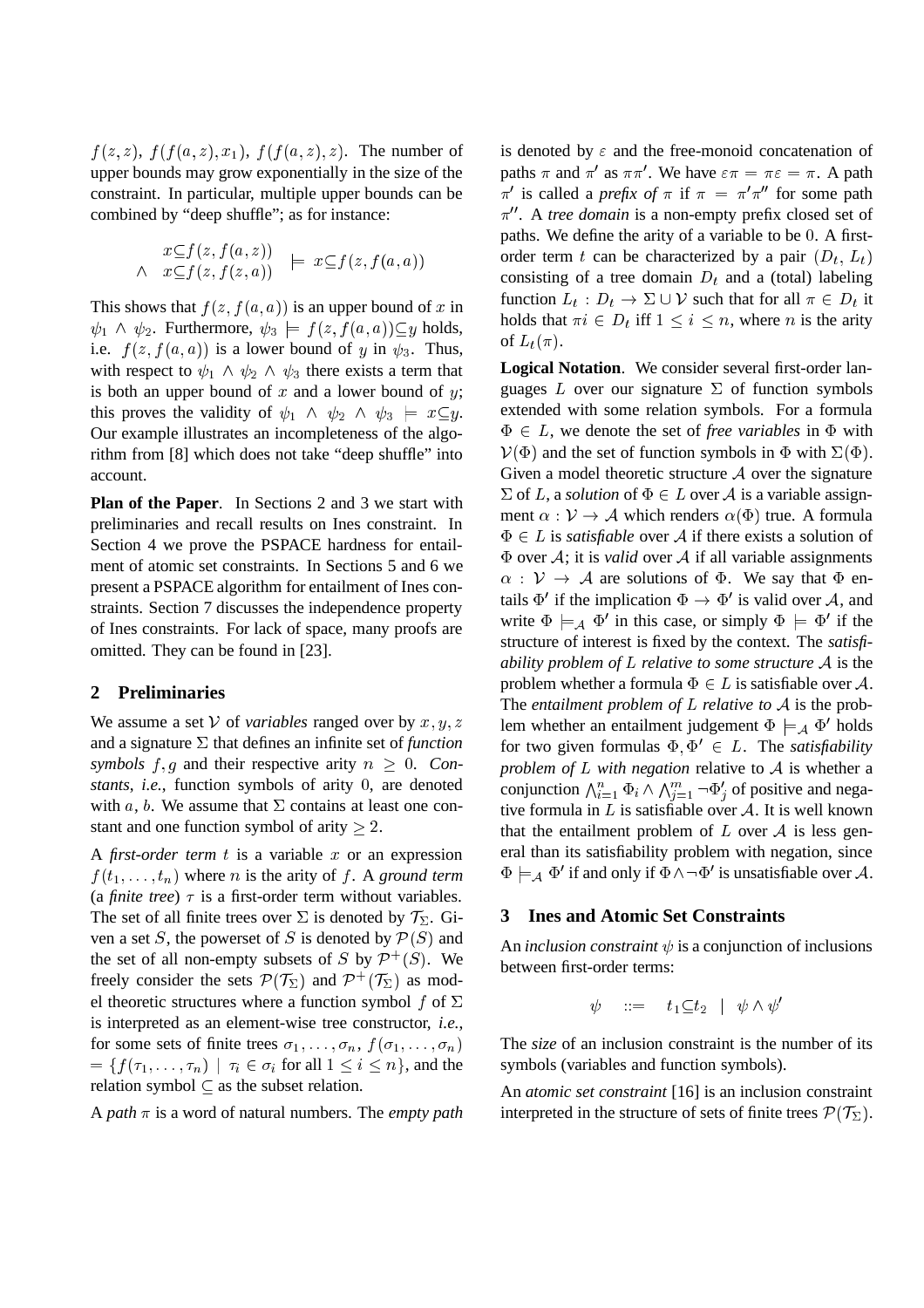An *Ines constraint* [22] is an inclusion constraint interpreted in the structure  $\mathcal{P}^+(\mathcal{T}_\Sigma)$  of non-empty sets of finite trees. In this paper, we do not consider the case of infinite trees.

In the formal parts of this paper, we use a flat syntax for inclusion constraints which restricts the nesting of terms. A *flat inclusion constraint*  $\varphi$  is defined by the following abstract syntax where  $n$  is the arity of  $f$ :

$$
\varphi \quad ::= \quad x{=}f(y_1,\ldots,y_n) \ \mid \ x{\subseteq}y \ \mid \ \varphi \wedge \varphi'
$$

**Proposition 3.1** *For both models*  $\mathcal{P}^+(\mathcal{T}_\Sigma)$  *and*  $\mathcal{P}(\mathcal{T}_\Sigma)$ *it is linearly equivalent to decide judgements of the form*  $\Psi \models \Psi'$  or  $\varphi \models x \subseteq y$ .

**Satisfiability**. We now recall a result on satisfiability of Ines constraints given in [22]. The analogue result holds for satisfiability of atomic set constraints but this is not needed for the purpose of this paper.

**Proposition 3.2** *The satisfiability problem of Ines constraint can be decided in cubic time.*

Without loss of generality we can assume that a flat constraint  $\varphi$  is closed under reflexivity, transitivity, and decomposition in that it satisfies the properties B1-B3 below (we write  $\bar{x}$  and  $\bar{y}$  for sequences of variables and  $\overline{x} \subseteq \overline{y}$  for a conjunction of inclusions):

\n- B1 
$$
x \subseteq x \in \varphi
$$
 if  $x \in \mathcal{V}(\varphi)$
\n- B2  $x \subseteq z \in \varphi$  if  $x \subseteq y \land y \subseteq z \in \varphi$
\n- B3  $\overline{x} \subseteq \overline{y} \in \varphi$  if  $z = f(\overline{x}) \land z \subseteq z' \land z' = f(\overline{y}) \in \varphi$
\n

From a B1-B3 closed constraint one can read of its consequences more easily by syntactic reasoning.

**Path Constraints.** Given a tree  $\tau$  and a path  $\pi$  we write as  $\tau[\pi]$  the subtree of  $\tau$  at path  $\pi$  if it exists. Given a set  $\sigma$  of trees and a path  $\pi$ , we define  $\sigma[\pi]$  as the  $\pi$ -projection of  $\sigma$ :

$$
\sigma[\pi] = \{ \tau[\pi] \mid \tau \in \sigma \text{ and } \tau[\pi] \text{ exists} \}
$$

Note that  $\sigma[\pi]$  is always defined but possibly empty. We need a new class of formulas that we call *path constraints*. These are of the form  $x[\pi] \subset y$  and  $x[\pi] \subset f$  for paths  $\pi$ , variables x, y and constructors f. A variable assignment  $\beta$  solves  $x[\pi] \subseteq y$  iff  $\beta(x)[\pi] \subseteq \beta(y)$ . It solves  $x[\pi] \subseteq f$  if  $\beta(x)[\pi] \subseteq f(\mathcal{T}_\Sigma, \ldots, \mathcal{T}_\Sigma)$ .

We also need a notion of *syntactic support* for path constraints. We define  $\varphi \vdash x[\pi] \subseteq y$  and  $\varphi \vdash x[\pi] \subseteq f$  as follows.

$$
\varphi \vdash x[\varepsilon] \subseteq y \quad \text{if } x \subseteq y \in \varphi
$$
  
\n
$$
\varphi \vdash x[k] \subseteq y_k \quad \text{if } x = f(y_1, \dots, y_k, \dots, y_n) \in \varphi
$$
  
\n
$$
\varphi \vdash x[\pi \pi'] \subseteq y \quad \text{if exists } z : \varphi \vdash x[\pi] \subseteq z
$$
  
\nand 
$$
\varphi \vdash z[\pi'] \subseteq y
$$
  
\n
$$
\varphi \vdash x[\pi] \subseteq f \quad \text{if exist } y_1, \dots, y_n, z : \varphi \vdash x[\pi] \subseteq z
$$
  
\nand 
$$
z = f(y_1, \dots, y_n) \in \varphi
$$

This definition of syntactic support is correct for both structures  $\mathcal{P}(\mathcal{T}_{\Sigma})$  and  $\mathcal{P}^+(\mathcal{T}_{\Sigma})$ . If  $\varphi \vdash x[\pi] \subseteq y$  then  $\varphi \models x[\pi] \subseteq y$  and if  $\varphi \vdash x[\pi] \subseteq f$  then  $\varphi \models x[\pi] \subseteq f$ .

# **4 Entailment is PSPACE-hard**

We now show that the entailment of atomic set constraints is PSPACE hard since it can express validity of quantified Boolean formulas.

We denote the Booleans with F and T and assume an infinite set of Boolean variables ranged over by <sup>u</sup>. A *literal* is either a variable u or a negated variable  $\neg u$ . A *CB-formula C* is a finite set of literals that we write as a conjunction. The empty conjunctive formula is denoted by true. A *DB-formula* D is a finite set of conjunctive formulas that we write as a disjunction  $C_1 \vee \ldots \vee C_m$ . The empty DB-formula is denoted by false. Let  $u_1, \ldots, u_n$  be a sequence of pairwise distinct variables and for all  $1 \leq i \leq n$  let  $Q_i$  be one of the quantifiers  $\exists u_i$  or  $\forall u_i$ . A *QB-formula* is a closed formula of the following form with  $m, n \geq 0$ :

$$
Q_1 \ldots Q_n (C_1 \vee \ldots \vee C_m)
$$

We call  $m, n$  and the sequence  $u_1, \ldots, u_n$  the *parameters* of the above QB-formula. We denote a quantifier prefixes like  $Q_1 \ldots Q_n$  with P.

**Definition 4.1** QBF *is the validity problem of QBformulas in the structure of Booleans.*

We call a CB-formula <sup>C</sup> *normalized* if there is no variable u such that  $u \in C$  and  $\neg u \in C$ . Trivially, a normalized CB-formula is satisfiable. We call a QBformula  $P C_1 \vee \ldots \vee C_m$  *normalized* if  $m \geq 1$  and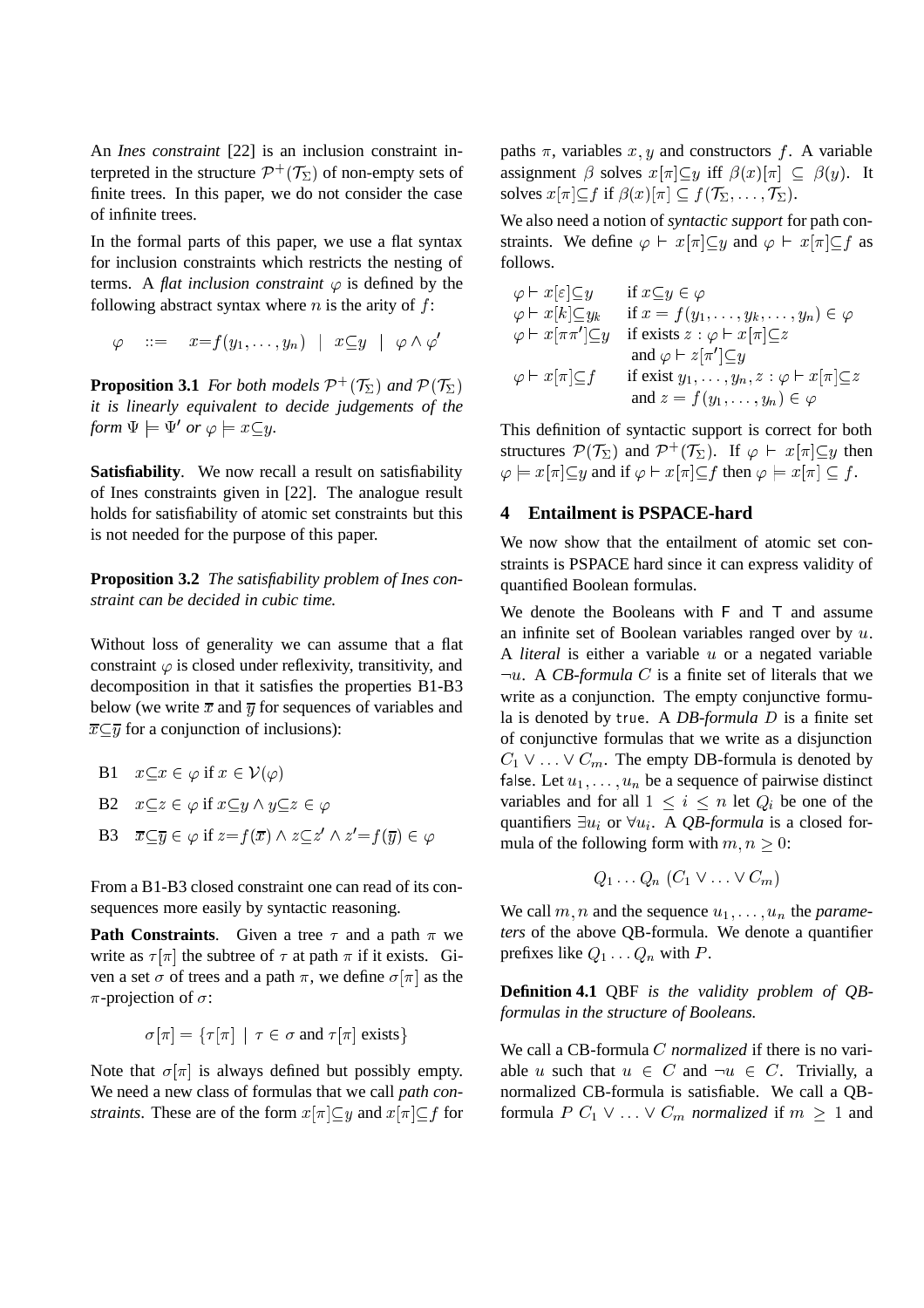if all  $C_i$ 's are normalized. Note that a normalized DBformula is satisfiable since it contains at least one CBformula and all its CB-formulas are satisfiable.

The idea for encoding Boolean formulas stems from [18]. It is based on the fact that a binary tree of depth  $n$ allows to represent the set of solutions of a Boolean formula with *n* variables, say  $u_1, \ldots, u_n$ . We identify the Booleans <sup>F</sup> and <sup>T</sup> with the integers <sup>1</sup> and <sup>2</sup> respectively. We identify a path  $\pi = b_1 \dots b_n \in \{1,2\}^n$  with a variable assignment into Booleans  $\pi : \{u_1, \ldots, u_n\} \rightarrow$  $\{1, 2\}$  such that  $\pi(u_i) = b_i$  for all  $1 \le i \le n$ . Now we can represent every subset of  $\{1,2\}^n$  by a binary tree of depth  $n$  whose tree domain contains this subset. For  $n = 2$  for instance:

$$
\{11, 21, 12\} \qquad \Rightarrow \qquad \frac{1}{1} \begin{matrix} 2 \\ 1 \end{matrix} \begin{matrix} 2 \\ 2 \end{matrix}
$$

Rather than considering a set of paths as a tree, we represent it by a set of trees. We fix a binary symbol  $f \in \Sigma$  and a constant  $a \in \Sigma$ . For all  $\pi \in \{1,2\}^n$  and  $\sigma \in \mathcal{P}(\mathcal{T}_{\Sigma})$  we define a set of trees  $s_{\sigma}^{\pi} \in \mathcal{P}(\mathcal{T}_{\Sigma})$ :

$$
s_{\sigma}^{\pi} = \begin{cases} a \cap \sigma & \text{if } \pi = \epsilon \\ f(s_{\sigma}^{\pi'}, \sigma) \cap \sigma & \text{if } \pi = 1\pi' \\ f(\sigma, s_{\sigma}^{\pi'}) \cap \sigma & \text{if } \pi = 2\pi' \end{cases}
$$

- -

The set for  $\pi = 21$  and some  $\sigma$  can be depicted by:

$$
s_{\sigma}^{21} = \n\begin{array}{c}\n f \cap \sigma \\
 \uparrow \\
 f \cap \sigma \\
 a \cap \sigma \end{array}
$$

A set of paths  $\Pi \subseteq \{1,2\}^n$  can be represented by a binary predicate  $\mathcal{U}_{\Pi} \subseteq \mathcal{P}_{\mathcal{T}_{\Sigma}} \times \mathcal{P}_{\mathcal{T}_{\Sigma}}$  between sets of trees. For all sets  $\Pi \subseteq \{1,2\}^n$  let  $s_{\sigma}^{\Pi} = \cap_{\pi \in \Pi} s_{\sigma}^{\pi}$ . The predicate  $\mathcal{U}_{\Pi}(\sigma_1, \sigma_2)$  holds iff  $\sigma_1 \subseteq s_{\sigma_2}^{\Pi}$ . For instance,  $\mathcal{U}_{\{11,21,12\}}(\sigma_1,\sigma_2)$  holds in the following situation:



We encode a BF-formula  $D$  by expressing the predicate  $\mathcal{U}_{\{\pi|\pi\|=D\}}$  with atomic set constraints. This is done by the formula  $\mathsf{DBF}_{x,z}(D)$  in Figure 1 which satisfies for all  $x, z$ :

$$
\beta \models \mathsf{DBF}_{x,z}(D) \quad \text{iff} \quad \mathcal{U}_{\{\pi|\pi\models D\}}(\beta(x), \beta(z))
$$

For encoding a quantifier prefix in a QBF-formula, we express another predicate which concerns lower bounds. Given  $i \geq 0$  and sets of paths  $\Pi_1, \ldots, \Pi_i \subseteq$  $\{1,2\}^n$  we define  $\mathcal{L}_{\{\Pi_1,\dots,\Pi_i\}} \subseteq \mathcal{P}_{\mathcal{T}_{\Sigma}} \times \mathcal{P}_{\mathcal{T}_{\Sigma}}$  such that  $\mathcal{L}_{\{\Pi_1,...,\Pi_i\}}(\sigma_1,\sigma_2)$  holds if and only if  $s_{\sigma_2}^{\Pi_1}\cup\ldots\cup s_{\sigma_2}^{\Pi_i}\subseteq$  $\sigma_1$ . For certain sets of sets, this predicate can be expressed by the formula  $\mathsf{Pref}_{y,z}(P)$  with variable  $y, z$  in Figure 1. For instance,  $\beta \models \text{Pref}_{y,z}(\forall u_1 \dots \forall u_n)$  iff  $s_{\beta(z)}^{\{1,2\}^n} \subseteq \beta(y)$ , i.e.,  $\mathcal{L}_{\{\{1,2\}^n\}}(\beta(y),\beta(z)).$ 

We next define that a set of paths  $\Pi \subseteq \{1,2\}^n$  supports *a quantifier prefix* P noted  $\Pi \vdash P$ : for existential quantifier it holds that  $\Pi \vdash \exists u P$  if exists  $b \in \{1, 2\}$  with  $\{\pi | b\pi \in \Pi\} \vdash P$ ; for universal quantifier  $\Pi \vdash \forall u P$  is valid if for all  $b \in \{1, 2\}$  it holds that  $\{\pi | b\pi \in \Pi\} \vdash P$ ; the empty quantifier prefix is supported by  $\{\epsilon\}, i.e.,$  $\{\epsilon\} \vdash \epsilon$ . Given this definition it holds that:

$$
\beta \models \mathsf{Pref}_{y,z}(P) \quad \text{iff} \quad \left\{ \begin{array}{l} \text{exists } \Gamma \subseteq \{\Pi \mid \Pi \vdash P\} : \\ \mathcal{L}_{\Gamma}(\beta(y), \beta(z)) \end{array} \right.
$$

The complete encoding of a normalized QBF-formula *PD* with parameters  $n \geq 0, m \geq 1$ , and  $u_1, \ldots, u_n$ is given in Figure 1: it is the formula  $\mathsf{QBF}_{x,y,z}(PD)$ which conjoins  $DBF_{x,z}(D)$  and  $Pref_{y,z}(P)$ . Beside of  $x, y, z$  the fresh variables  $x_1^1, \ldots, x_{n+1}^m$  and  $y_1, \ldots, y_{n+1}$  are used (but only of local interest).

**Proposition 4.2** *Let* <sup>D</sup> *be normalized. A QB-formula PD* is valid iff the judgment  $\textsf{QBF}_{x,y,z}(PD) \models x \subseteq y$ *for atomic set constraints holds where* x; y; z *are fresh variables.*

The proof is given in the long version of the paper. We next illustrate the encoding at an example. We consider the QB-formula PD with parameters  $n = 2$ ,  $m = 2$ , and sequence  $u_1, u_2$ :

$$
C_1 = \neg u_2,
$$
  
\n
$$
D = C_1 \lor C_2,
$$
  
\n
$$
C_2 = u_1 \land u_2,
$$
  
\n
$$
P = \exists u_1 \forall u_2
$$

It is not difficult to see that  $PD$  is valid since  $D$  evaluates to true if one chooses  $u_1 = T$  and  $u_2$  arbitrarily.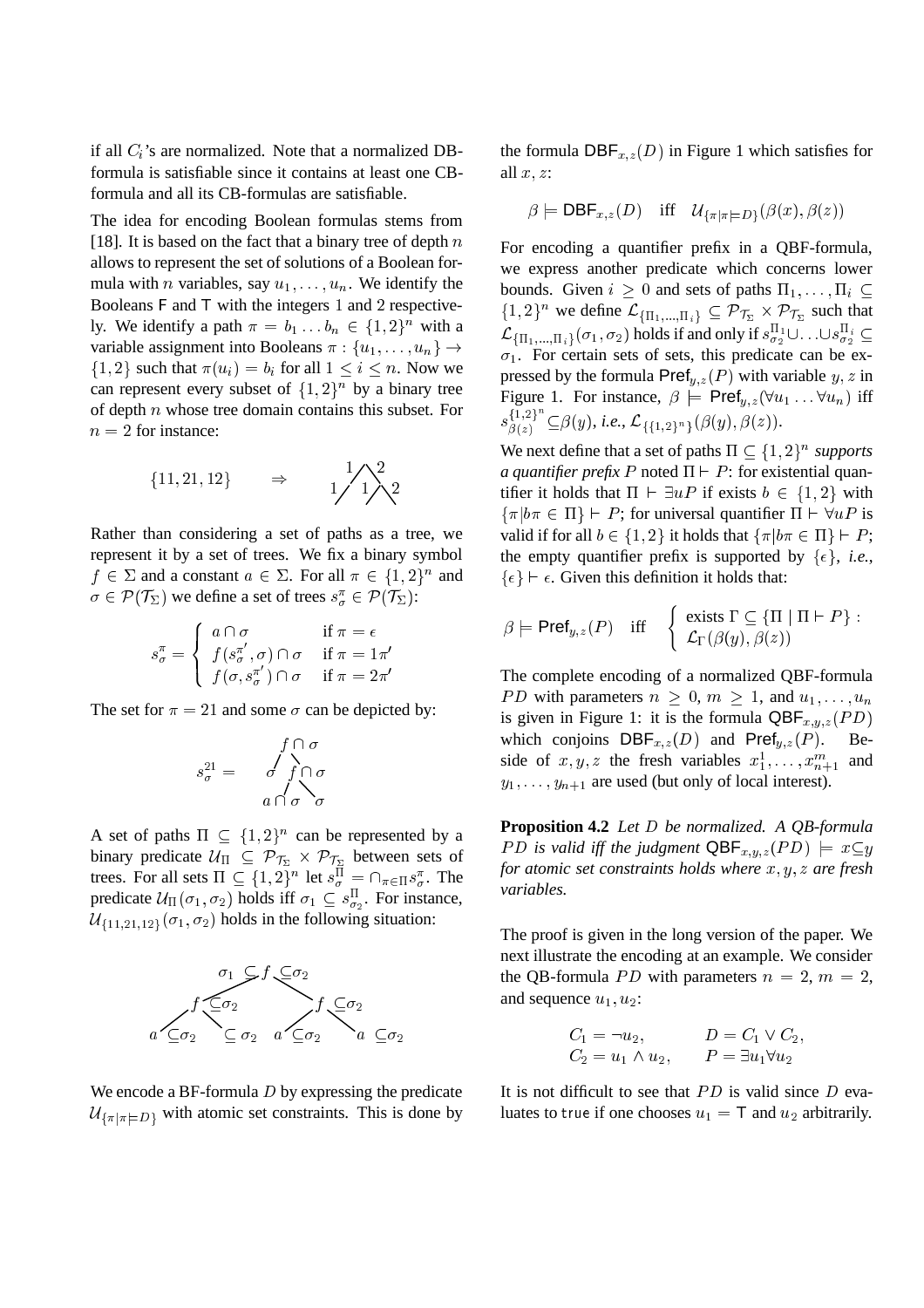$$
\begin{array}{rcll} \mathsf{QBF}_{x,y,z}(PD) & \equiv & \mathsf{DBF}_{x,z}(D) \wedge \mathsf{Pref}_{y,z}(P) \\ \mathsf{DBF}_{x,z}(C_1 \vee \ldots \vee C_m) & \equiv & \bigwedge_{i=1}^m (x \subseteq x_1^i \wedge \mathsf{CF}_z(i,C_i) \wedge x_{n+1}^i = a \wedge \bigwedge_{j=2}^{n+1} x_j^i \subseteq z) \\ \mathsf{Pref}_{y,z}(Q_1 \ldots Q_n) & \equiv & a \subseteq y_{n+1} \wedge \bigwedge_{j=1}^n \mathsf{Qu}_z(Q_j) \wedge y_1 \subseteq y \\ \mathsf{CF}_z(i,C) & \equiv & \bigwedge_{j=1}^n \mathsf{Lit}_z(i,C,u_j) \\ \mathsf{Lit}_z(i,C,u_j) & \equiv & \left\{ \begin{array}{cl} x_j^i = f(z,x_{j+1}^i) & \text{if } u_j \text{ in } C \\ x_j^i = f(x_{j+1}^i,z) & \text{if } \neg u_j \text{ in } C \\ x_j^i = f(x_{j+1}^i,x_{j+1}^i) & \text{otherwise} \end{array} \right. \\ \mathsf{Qu}_z(Q) & \equiv & \left\{ \begin{array}{cl} f(y_{j+1},y_{j+1}) \subseteq y_j & \text{if } Q = \forall u_j \\ f(y_{j+1},z) \subseteq y_j \wedge f(z,y_{j+1}) \subseteq y_j & \text{if } Q = \exists u_j \end{array} \right. \end{array}
$$

Figure 1: Encoding a normalized QB-formula with parameters  $n \geq 0, m \geq 1$ , and  $u_1, \ldots, u_n$ .

We fix variables  $x, z, x_1^1, \ldots, x_3^2$  and  $y, y_1, y_2, y_3$ . The encoding  $\mathsf{DBF}_{x,z}(D)$  is the following constraint which up to some minor simplifications and variable renamings was also considered in the introduction:

$$
\begin{array}{rcl}\n\mathsf{DBF}_{x,z}(D) & = & x \subseteq x_1^1 \land x \subseteq x_1^2 \land x_3^1 = a \land x_3^2 = a \land \\
& x_2^1 \subseteq z \land x_2^2 \subseteq z \land x_3^1 \subseteq z \land x_3^2 \subseteq z \land \\
& \mathsf{CF}_z(1, C_1) \land \mathsf{CF}_z(2, C_2) \\
\mathsf{CF}_z(1, C_1) & = & x_1^1 = f(x_2^1, x_2^1) \land x_2^1 = f(x_3^1, z) \\
\mathsf{CF}_z(2, C_2) & = & x_1^2 = f(z, x_2^2) \land x_2^2 = f(z, x_3^2)\n\end{array}
$$

The set of all upper bounds for x in  $DBF_{x,z}(D)$  can be depicted by the following tree  $T$ . Each node of  $T$  is labeled by a set of  $\mathcal{P}(\Sigma \cup V)$  such that for all  $t, \pi$  if  $t$ is an upper bound of x at  $\pi$  then the label of T at path  $\pi$  contains the root symbol of t, *i.e.*,  $L_T(\pi)$  is the set  ${L_t(\epsilon) | \text{DBF}_{x,z}(D) \vdash x[\pi] \subseteq t}.$ 

$$
f, x, x_1^1, x_1^2, z
$$
  
\n
$$
f, x_2^1, z
$$
  
\n
$$
f, x_2^1, x_2^2, z
$$
  
\n
$$
a, x_3^1, z
$$
  
\n
$$
a, x_4^1, z
$$
  
\n
$$
a, x_3^2, z
$$

Notice that the set of path  $\pi$  satisfying DBF<sub>x,z</sub>(D)  $\vdash$  $x[\pi] \subseteq a$  is equal to  $\{11, 21, 22\}$  and thus corresponds exactly to the set of solutions of <sup>D</sup>. Next, we consider the translation of  $QBF_{x,y,z}(PD)$ :

$$
\begin{array}{rcl}\n\mathsf{QBF}_{x,y,z}(D) & = & \mathsf{DBF}_{x,z}(D) \land \mathsf{Pref}_{y,z}(P) \\
\mathsf{Pref}_{y,z}(P) & = & f(y_2, z) \subseteq y_1 \land f(z, y_2) \subseteq y_1 \land \\
& & f(y_3, y_3) \subseteq y_2 \land a \subseteq y_3 \land y_1 \subseteq y\n\end{array}
$$

Hence, the subset of lower bounds of  $y$  with variables in  $\mathsf{DBF}_{x,z}(D)$  is the following set of trees:

$$
\{f(z,f(a,a)),f(f(a,a),z)\}\
$$

This reflects that  $\{\{11, 12\}, \{21, 22\}\}$  +  $\exists u_1 \forall u_2$  and proves that  $\mathsf{QBF}_{x,y,z}(PD)$  entails  $x \subseteq f(z, f(a, a)) \subseteq y$ .

**Theorem 4.3** *For all signatures with a least one constant and one binary function symbol, the entailment problem of atomic set constraints is PSPACE hard.*

This follows immediately from Proposition 4.2 since the validity problem of quantified boolean formulas (QBF) is PSPACE complete and the size of the encoding is clearly polynomial with respect to the size of the quantified Boolean formula.

#### **5 Characterization of Entailment**

We now give a syntactic characterization of entailment for Ines constraints (see Proposition 5.5) on which our decision procedure in Section 6 is based. We note that the characterization is complete for satisfiable B1-B3 closed constraints only.

**Singletons**. Entailment can depend on the fact that some term has to denote a singleton, *i.e.*, a set with exactly one element. For example, notice that the following entailment is valid for Ines:

$$
x \subseteq f(a, v') \land x \subseteq f(u, u') \models_{\mathcal{P}^+(\mathcal{T}_\Sigma)} a \subseteq u \qquad (1)
$$

For every solution  $\beta$  of the left hand side,  $\beta(u)\cap\beta(a)\neq\emptyset$  $\emptyset$  holds. And since a denotes the singleton  $\{a\}$ , it entails  $a \subseteq u$ . Of course, there are other ways to constrain a variable (or a term) to denote a singleton. Our general idea for the recognition of singletons is to test for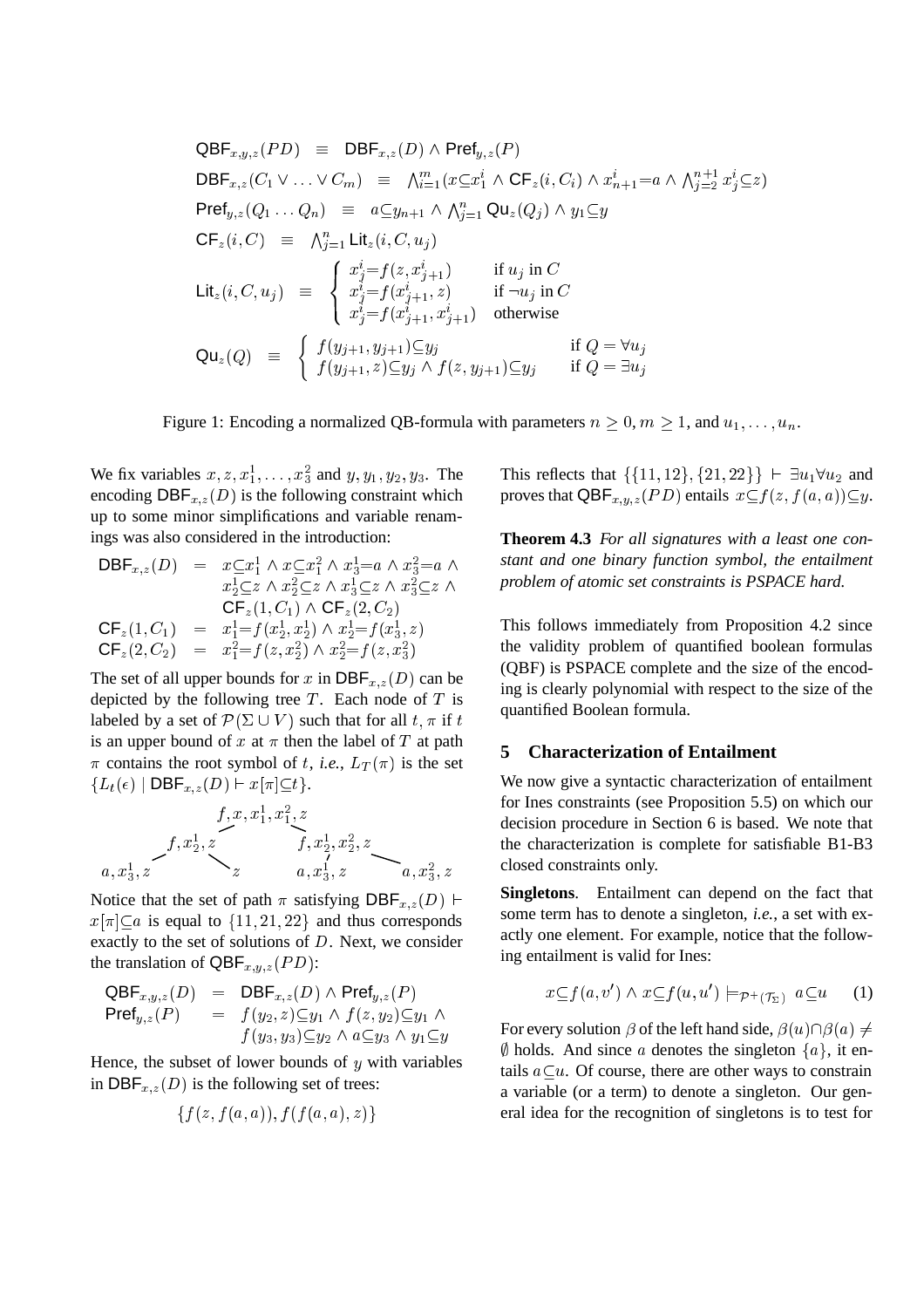ground upper bounds of variables. For completeness, we must respect the "deep shuffling" of upper bounds, as illustrated in the following example.

$$
x \subseteq f(g(a, v), v')
$$
  

$$
\land x \subseteq f(g(u, a), u') \models_{\mathcal{P}^+(\mathcal{T}_{\Sigma})} x \subseteq f(g(a, a), a)
$$
 (2)  

$$
\land x \subseteq f(w, a)
$$

We introduce a predicate symbol  $com(V)$  of arity 0 for every finite non-empty set  $V$  of variables: a variable assignment  $\beta$  solves com(V) if  $\bigcap_{v \in V} \beta(v) \neq \emptyset$ , i.e. if there exists a common tree in the denotations of all variables in V .

**Definition 5.1** Let  $\varphi$  be a constraint and  $V \subseteq V(\varphi)$  be *a non-empty set of variables. Then*

$$
\varphi \vdash \text{com}(V) \text{ if } \begin{cases} \text{ exists } z \in \mathcal{V}(\varphi) \text{ and } \pi \text{ such that} \\ \text{ for all } v \in V : \varphi \vdash z[\pi] \subseteq v \end{cases}
$$

This definition is correct in that if  $\varphi \vdash \text{com}(V)$ , then  $\varphi \models_{\mathcal{P}^+(\mathcal{T}_{\Sigma})} \text{com}(V).$ 

**Definition 5.2 (Ground Upper Bounds)** Let  $\varphi$  be a *constraint and*  $V \subseteq V(\varphi)$ *. If*  $\varphi \vdash \text{com}(V)$  *then we define the set*  $\mathcal{U}_{\varphi}^{\mathrm{grd}}(V)$  *of* ground upper bounds of  $V$  in  $\varphi$  to be the set of all trees  $\tau \in D_{\tau}$  such that there exists  $x \in V$  *with*  $\varphi \vdash x[\pi] \subseteq L_{\tau}(\pi)$ .

Note that  $L_{\tau}(\pi)$  is a function symbol and not a variable since  $\tau$  is a tree (which do not contain variables in contrast to terms). The definition of  $\mathcal{U}_{\varphi}^{\text{grd}}(V)$  is correct in that if  $\tau \in \mathcal{U}_{\varphi}^{\text{grd}}(V)$  then for all solution  $\beta$  of  $\varphi$  over  $\mathcal{P}^+(\mathcal{T}_{\Sigma})$  it holds that  $\bigcap_{x \in V} \beta(x) \subseteq {\{\tau\}}$ . In particular, for a singleton  $\{x\}$ ,  $\tau \in \mathcal{U}_{\varphi}^{\text{grd}}(\{x\})$  implies the validity of  $\varphi \models_{\mathcal{P}^+(\mathcal{T}_{\Sigma})} x \subseteq \tau$ . Hence, for every satisfiable constraint  $\varphi$  and set  $V \neq \emptyset$  with  $\varphi \vdash \text{com}(V)$  there exists at most one ground upper bound for V in  $\varphi$ .

Also note that the definition of ground upper bounds can deal with "deep shuffling" for satisfiable B1-B3 closed constraints. For example in (2), the term  $f(g(a, a), a)$  is a ground upper bound of the set  $\{x\}$  in a B1-B3 closure of a flattened version of the left hand side of (2). For the following definitions we introduce the auxiliary notation:

$$
D(V, \pi) = \{w \mid \text{exists } v \in V : \varphi \vdash v[\pi] \subseteq w\}
$$

**Definition 5.3 (Upper Bounds)** Let  $\varphi$  be a constraint *and*  $V \subseteq V(\varphi)$ *. If*  $\varphi \vdash \text{com}(V)$  *then we define the set*  $\mathcal{U}_{\varphi}(V)$  *of* upper bound of V in  $\varphi$  *to be the set of all terms t which satisfy for all*  $\pi \in D_t$ *:* 

- *1.* exists  $v \in V$  with  $\varphi \vdash v[\pi] \subseteq L_t(\pi)$ , or
- *2. exists*  $Z \subseteq V(\varphi)$  *such that*  $L_t(\pi) \in Z$ ,  $\varphi$   $\vdash$  $\mathsf{com}(Z)$ *, and*  $\mathcal{U}^{\text{grd}}_\varphi(Z) \cap \mathcal{U}^{\text{grd}}_\varphi(D(V,\pi)) \neq \emptyset$ *.*

The definition of  $\mathcal{U}_{\varphi}(V)$  is correct: for all terms  $t \in$  $\mathcal{U}_{\varphi}(V)$  it holds that  $\varphi \models_{\mathcal{P}^+(\mathcal{T}_{\Sigma})} \bigcap_{v\in V} v\subseteq t.$  In particular, for a singleton  $\{x\}$ ,  $t \in \mathcal{U}_{\varphi}(\{x\})$  implies  $\varphi \models_{\mathcal{P}^+(\mathcal{T}_\Sigma)} x \subseteq t$ . Notice that  $\mathcal{U}^{\text{grd}}_{\varphi}(\{x\}) = \mathcal{U}_{\varphi}(\{x\}) \cap$  $\mathcal{T}_{\Sigma}$  holds for all x and  $\varphi$ .

Also note that our notion of upper bounds respects deep shuffle for satisfiable B1-B3 closed constraints. The less straightforward part of definition 5.3 is case 2. Let us illustrate this case on the constraint  $\varphi_3$ :

$$
\varphi_3: \quad z \subseteq g(z_1) \land z_1 \subseteq f(a, v_1) \land \n z \subseteq g(z_2) \land z_2 \subseteq f(v_2, a) \land \n y \subseteq h(x) \land \n y \subseteq h(x_1) \land x_1 \subseteq f(a, w_1) \land \n y \subseteq h(x_2) \land x_2 \subseteq f(w_2, a)
$$

We next argue for  $\varphi_3$  that  $g(x)$  is a an upper bound for z, that is  $g(x) \in \mathcal{U}_{\varphi_3}(\{z\})$  and thus  $\varphi_3 \models_{\mathcal{P}^+(\mathcal{T}_{\Sigma})}$  $z \subseteq g(x)$ . We apply Definition 5.3 with  $V = \{z\}$ and verify condition 2 for the path <sup>1</sup>. Note first that  $D({z}, 1)$  is equal to  ${z_1, z_2}$  and that  $f(a, a)$  is a ground upper bound for  $\{z_1, z_2\}$  and also for  $Z =$  ${x, x_1, x_2}$ . Note also that  $\varphi_3$   $\vdash$  com(Z) holds.

Next, we define the set of lower bounds that a constraint  $\varphi$  provides for a variable x. We use a kind of tree automaton that uses ground upper bounds in its complex start condition.

**Definition 5.4 (Lower Bounds)** *Given a constraint*  $\varphi$ *we define the set*  $\mathcal{L}_{\varphi}(x)$  *of* lower bounds of variables x in  $\varphi$  *recursively as follows:* 

$$
\tau \in \mathcal{L}_{\varphi}(x) \quad \text{if exists } X \subseteq \mathcal{V}(\varphi) : x \in X
$$
\n
$$
\text{and } \mathcal{U}_{\varphi}^{\text{grd}}(X) = \{\tau\}
$$
\n
$$
x \in \mathcal{L}_{\varphi}(x) \quad \text{if } x \in \mathcal{V}(\varphi)
$$
\n
$$
t \in \mathcal{L}_{\varphi}(x) \quad \text{if } y \subseteq x \in \varphi, \text{ and } t \in \mathcal{L}_{\varphi}(y)
$$
\n
$$
f(\overline{t}) \in \mathcal{L}_{\varphi}(x) \quad \text{if } x = f(\overline{x}) \in \varphi \text{ and } \overline{t} \in \mathcal{L}_{\varphi}(\overline{x})
$$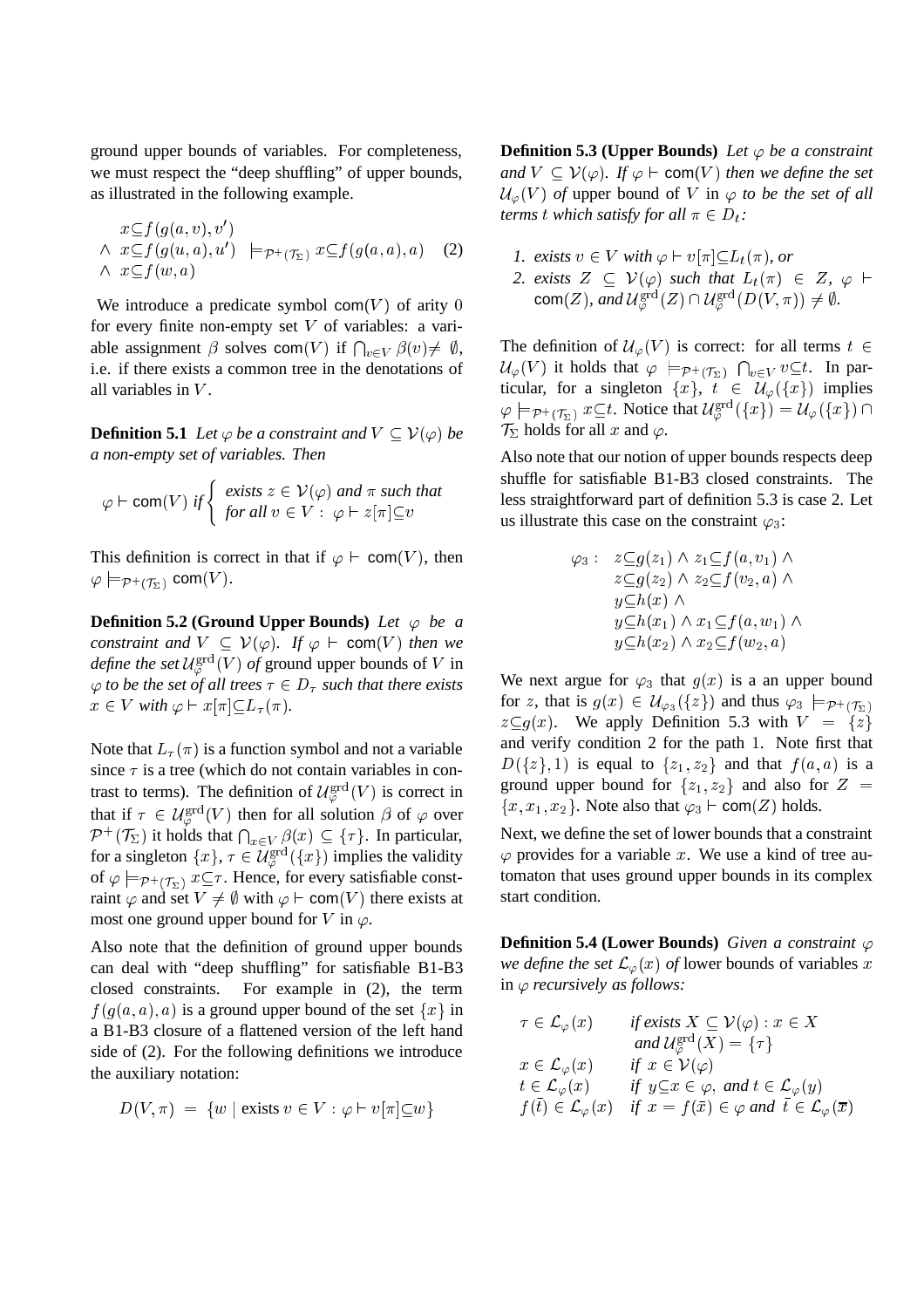In the last line, we denote by  $\bar{t}$  a sequence of terms  $t_1, \ldots, t_n$ , by  $\overline{x}$  a sequence of variables  $x_1, \ldots, x_n$ , and by  $\bar{t} \in \mathcal{L}_{\varphi}(\bar{x})$  the conditions  $t_1 \in \mathcal{L}_{\varphi}(x_1), \ldots,$  $t_n \in \mathcal{L}_{\varphi}(x_n)$ .

The definition of  $\mathcal{L}_{\varphi}(x)$  is correct in that for all t, x if  $t \in \mathcal{L}_{\varphi}(x)$  then  $\varphi \models_{\mathcal{P}^{+}(\mathcal{T}_{\infty})} t \subseteq x$  holds. The first statement reflects the fact that ground upper bounds also define lower bounds (since  $x \subseteq \tau$  implies  $\tau \subseteq x$ ). As an illustration, for the previously given constraint  $\varphi_3$ , we prove that  $\varphi_3 \models_{\mathcal{P}^+(\mathcal{T}_\Sigma)} f(a, a) \subseteq x$ . We have already mentioned that  $f(a, a)$  is a ground upper bound for the set  $\{x, x_1, x_2\}$ . Hence, this allows us to conclude that  $f(a, a)$  is a lower bound for x.

**Proposition 5.5 (Characterization)** *If*  $\varphi$  *is satisfiable and B1-B3 closed and*  $x, y \in V(\varphi)$ *, then*  $\varphi \models_{\mathcal{P}^+(\mathcal{T}_{\Sigma})}$  $x \subseteq y$  *iff*  $\mathcal{U}_{\varphi}(\lbrace x \rbrace) \cap \mathcal{L}_{\varphi}(y) \neq \emptyset$ .

**Proof.** The direction from right to left follows trivially from the correctness of the definitions of upper and lower bounds. The inverse direction is technically involved and can be found in [23].  $\Box$ 

### **6 Entailment is in PSPACE**

**Theorem 6.1** *Given an infinite signature, the entailment problem of Ines constraints is decidable in PSPACE.*

By the characterization described in Section 5, an entailment judgement  $\varphi \models_{\mathcal{P}^+(\mathcal{T}_{\Sigma})} x \subseteq y$  holds for a satisfiable B1-B3 closed Ines constraint  $\varphi$  if and only if  $U_{\varphi}(\{x\}) \cap \mathcal{L}_{\varphi}(y) \neq \emptyset$  holds. Slightly generalizing this property for x, y we define a predicate  $A(V, x)$  for V, y.

**Definition 6.2**  $\varphi \vdash A(V, y)$  *holds for*  $V, y, \varphi$  *if and only if both*  $\varphi \vdash \text{com}(V)$  *and*  $\mathcal{U}_{\varphi}(V) \cap \mathcal{L}_{\varphi}(y) \neq \emptyset$  *are valid.*

**Lemma 6.3 (Correctness)** For all  $\varphi$ , V, y *such that*  $\varphi \vdash \text{com}(V)$  *holds, the statement*  $\varphi \vdash A(V, y)$  *is equivalent to the disjunction of the following three properties:*

*1.* exists  $v \in V$  *such that*  $\varphi \vdash v[\epsilon] \subset y$ 

- *2. exists*  $Y \subseteq V(\varphi)$  *such that*  $y \in Y$  *and*  $\mathcal{U}_{\varphi}^{\circ}$   $(D(V,\varepsilon)) \sqcup \mathcal{U}_{\varphi}^{\circ}$   $(Y) \neq \emptyset$
- *3. exists*  $v \in V$ ,  $y'$ ,  $f$  *and*  $y_1, \ldots, y_n$  *such that*  $\varphi \ \vdash \ v[\epsilon] \subseteq f, \ y' \subseteq y \text{ in } \varphi, \ y' = f(y_1, \ldots, y_n) \text{ in } \varphi,$ *and*  $\varphi$   $\vdash$   $A(D(V, i), y_i)$  *holds for all*  $1 \leq i \leq n$ *.*

**Proof.** can be found in [23].  $\Box$ 

**Lemma 6.4 (Complexity)** *Let*  $\varphi$  *be a satisfiable B1*-*B3 closed constraint,* <sup>V</sup> *be non-empty set of variables such that*  $\varphi \vdash \text{com}(V)$  *and* y *a* variable. Deciding *whether*  $\varphi$   $\vdash$   $A(V, y)$  *holds is in PSPACE.* 

Testing whether  $\varphi \vdash A(V, y)$  holds can done by recursively checking the properties of Lemma 6.3.

Property 1 is equivalent to that  $y \in D(V, \epsilon)$  holds and this can be checked (by computing  $D(V, \epsilon)$ ) in polynomial time in the size of  $\varphi$ . Property 2 is equivalent to that for all path  $\pi$  for which there exist a variable v in  $D(V, \varepsilon)$  and a variable v' such  $\varphi \vdash$  $v[\pi] \subseteq v'$ , there exist f and  $w \in D(Y, \varepsilon)$  such that  $\varphi \vdash v[\pi] \subseteq f$  and  $\varphi \vdash w[\pi] \subseteq f$ . Clearly, for a fixed Y this property is in coNP. Thus for variable Y the property is in  $\Sigma_2^{\text{P}}$ , thus in PSPACE. For testing Property 3 one chooses non-deterministically a constraint  $y'=f(y_1,\ldots,y_n)$  *in*  $\varphi$  such that  $y'\subseteq y$  *in*  $\varphi$  and then test recursively that  $\varphi \vdash A(D(V, i), y_i)$  holds for all  $1 \leq i \leq n$ .

The complete computation for testing  $\varphi \vdash A(V, y)$ (where  $V \cup \{y\} \subset V(\varphi)$ ) can be described by an andor-tree whose root is labeled with  $A(V, y)$ . Up to a reordering of edges the tree for  $\varphi \vdash A(V, y)$  is uniquely determined by  $\varphi$ , V and y.

The and-or tree for testing  $\varphi \vdash A(W, x)$  has the following form: there are three kinds of nodes, or-nodes, and-nodes and leaves. The root of the tree is an ornode labeled by  $A(W, x)$ . Its leaves are either labeled with T or F. An or-node is labeled with a term of the form  $A(V, y)$  for some V and y. We now define the set of sons of an or-node N with label  $A(V, y)$ : if Properties 1 or 2 hold for  $y$  and  $V$  then  $N$  has a unique son, a leaf labeled by T. Otherwise, we consider the set M which contains all terms of the form  $V \subseteq f(y_1, \ldots, y_n)$  such that  $n \geq 1$  and there exists y' satisfying  $y' = f(y_1, \ldots, y_n)$  *in*  $\varphi$  and  $y' \subseteq y$  *in*  $\varphi$ . If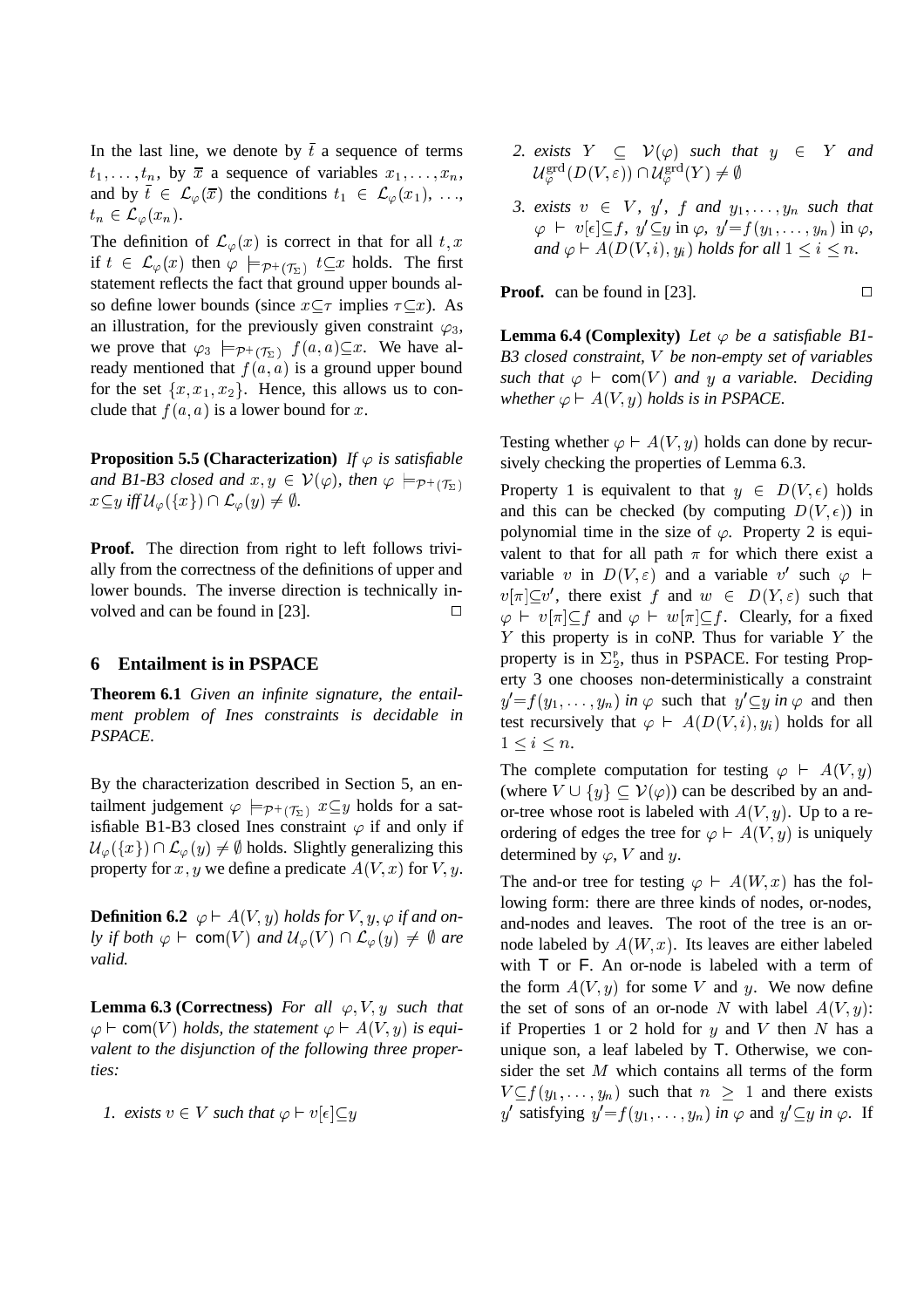

Figure 2: The And-Or Tree proving  $\varphi_e \vdash A(\{x\}, y)$ 

$$
x \subseteq x_1^1 \land x_1^1 = f(x_2^1, x_2^1) \land \qquad \land y_1' = f(y_2, z) \land y_1' \subseteq y \land \n\land x_2^1 = f(x_3^1, z) \land x_3^1 = a \land \qquad \land y_1'' = f(z, y_2) \land y_1'' \subseteq y \land x_1^1 \subseteq z \land x_2^1 \subseteq z \land x_3^1 \subseteq z \land \nx \subseteq x_1^2 \land x_1^2 = f(z, x_2^2) \land y_2' = f(y_3, y_3) \land y_2' \subseteq y_2 \land x_1'' \subseteq z \land x_2'' \subseteq z \land x_3'' \subseteq z \n\land y_3 = a \land y_3 = a \land
$$

Figure 3: The Constraint  $\varphi_e$ 

 $M = \emptyset$  then the unique son of N is a leaf labeled by F. If  $M \neq \emptyset$  then the set of sons of N is the set of and-nodes built from the labels in <sup>M</sup>. The sons of an and-node with label  $V \subseteq f(y_1, \ldots, y_n)$  are the or-nodes built from the labels  $A(D(V, i), y_i)$  where  $1 \le i \le n$ .

To illustrate this construction, we consider the constraint  $\varphi_e$  given in Figure 3 which up to flattening is essentially the same as considered in Section 4. The constraint  $\varphi_e$  is B1-B3 closed up to trivial constraints that do not matter here. The computation tree for  $\varphi_{\rm e} \vdash A({x}, y)$  is given in Figure 2.

Since  $\varphi$  is satisfiable, it guarantees for all pairs of or-nodes on the same branch with labels  $A(V, y)$  and  $A(V', y')$  that  $V \cap V' = \emptyset$  holds. So, the length of a branch in the and-or-tree is lineary bounded in the size of  $\varphi$ .

As usual, an and-or-tree can be evaluated to a Boolean value. For a satisfiable B1-B3 closed constraints  $\varphi$ and V, z the tree for  $\varphi \vdash A(V, z)$  evaluates to T if and only if  $\varphi \vdash A(V, z)$  holds. Note that the tree for  $\varphi_{e} \vdash A(\lbrace x \rbrace, y)$  evaluates to T since its right subtree does.

For constructing and evaluating a computation tree on the fly, it is sufficient to memorize the information along a single branch only. Hence, it follows that entailment of Ines constraints is in PSPACE.

### **7 Ines versus Atomic Set Constraints**

It may seem difficult to show that the entailment problems of atomic set constraints and of Ines constraints are of the same complexity. Under the assumption of an infinite signature, however, the problem can be settled due to the independence property of Ines constraints<sup>2</sup>.

**Theorem 7.1 (Independence)** *Ines constraints have the independence property in case of an infinite signature. For all*  $\varphi$ *,*  $\varphi_1$ *, ...,*  $\varphi_n$ *:* 

$$
\varphi \models_{\mathcal{P}^{+}(\mathcal{T}_{\Sigma})} \bigvee_{i=1}^{n} \varphi_{i} \text{ iff } \exists 1 \leq j \leq n: \varphi \models_{\mathcal{P}^{+}(\mathcal{T}_{\Sigma})} \varphi_{j}
$$

**Corollary 7.2** *For an infinite signature, the following 4 problems are PSPACE complete: 1) Entailment of Ines constraints. 2) Satisfiability of Ines constraints with negation. 3) Satisfiability of atomic set constraints with negation. 4) Entailment of atomic set constraints.*

**Proof.** From Theorems 4.3, 6.1, and 7.1  $\Box$ 

**Acknowledgments** The authors would like to thank Phillipe Devienne, Sophie Tison, Marc Tommasi, and Ralf Treinen for inspiring discussions and comments on all our attemps to solve the

 $2$ This theorem has been first claimed in [8] but the proof given there is wrong. A correct proof is given in [9] and in the long version of the present paper [23].